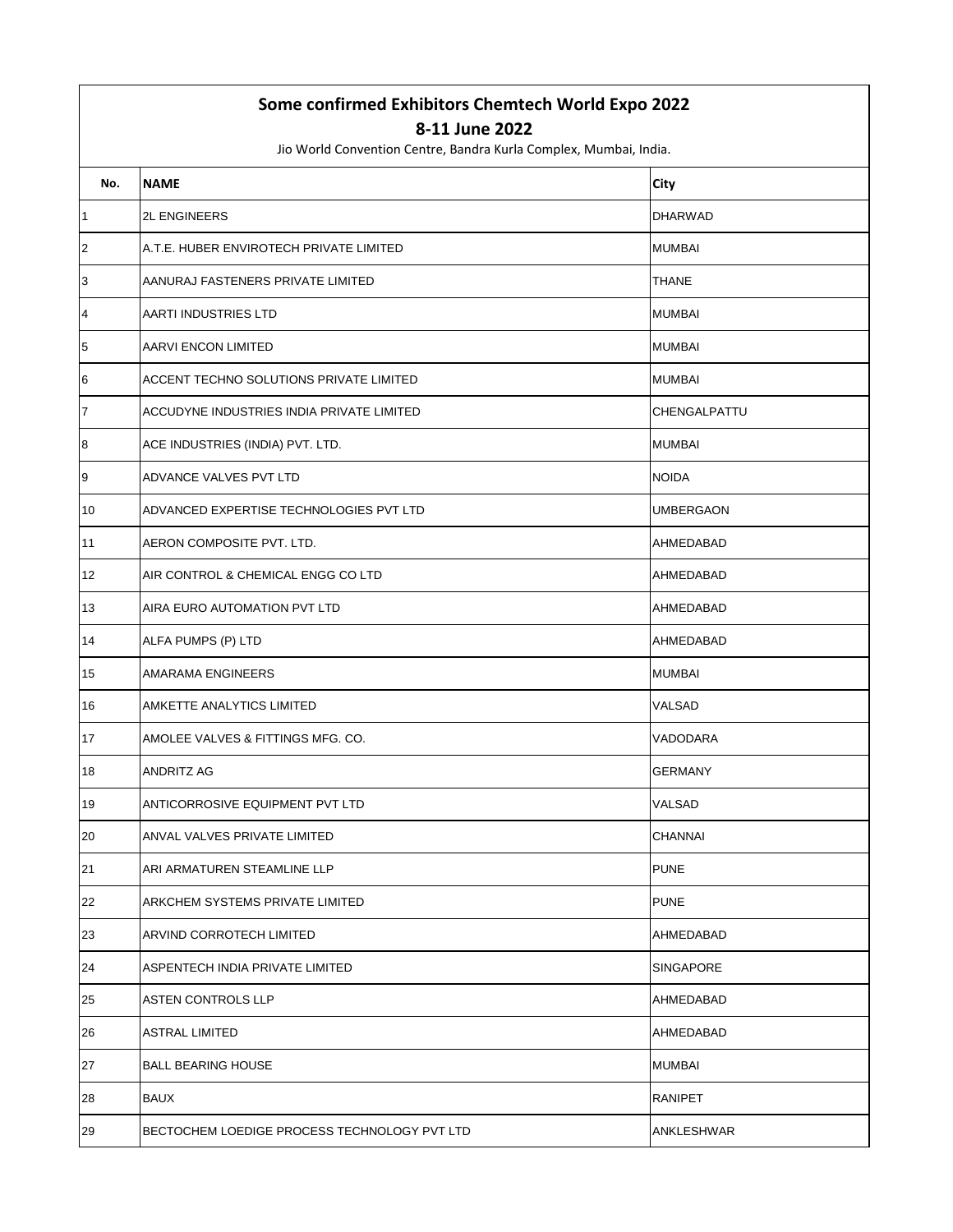| 30 | BHARAT PETROLEUM CORPN. LTD.                    | <b>MUMBAI</b>        |
|----|-------------------------------------------------|----------------------|
| 31 | BHASTRIK MECHANICAL LABS PRIVATE LIMITED        | <b>CHENNAI</b>       |
| 32 | <b>BHAWAL STEEL AGENCY</b>                      | <b>MUMBAI</b>        |
| 33 | <b>BLAST CARBO BLOCKS PVT.LTD</b>               | <b>NAVI MUMBAI</b>   |
| 34 | BLUEBELL DEALER AND STOCKIST PVT LTD            | <b>MUMBAI</b>        |
| 35 | <b>BOHRA METAL &amp; ALLOYS</b>                 | <b>MUMBAI</b>        |
| 36 | <b>BOMBAY CHEMICAL EQUIPMENTS</b>               | <b>MUMBAI</b>        |
| 37 | BRAY CONTROLS INDIA PRIVATE LIMITED             | <b>SRIPERUMBUDUR</b> |
| 38 | <b>BRIGS ESPRO SERVICES PVT LTD</b>             | <b>BENGALURU</b>     |
| 39 | BRIJMECH ENGINEERING PVT.LTD.                   | <b>VAPI</b>          |
| 40 | <b>BUSCH VACUUM INDIA PVT.LTD</b>               | <b>PUNE</b>          |
| 41 | C. P. FLUID SYSTEMS PVT LTD                     | <b>MUMBAI</b>        |
| 42 | CARBORUNDUM UNIVERSAL LIMITED                   | <b>HOSUR</b>         |
| 43 | CENTPRO ENGINEERING PRIVATE LIMITED             | <b>PUNE</b>          |
| 44 | CHAMPIONS FILTERS AND INNOVATION PVT LTD        | <b>THANE</b>         |
| 45 | CHEMDIST MEMBRANE SYSTEMS PVT LTD               | <b>PUNE</b>          |
|    |                                                 |                      |
| 46 | <b>CHEMFILT</b>                                 | <b>ANAND</b>         |
| 47 | CHEMITEK PROCESS EQUIPMENTS PVT LTD             | VALSAD               |
| 48 | CHEMO FAB INDUSTRIES LLP                        | <b>THANE</b>         |
| 49 | <b>CHEMTROLS ENGINEERING LTD</b>                | <b>MUMBAI</b>        |
| 50 | CHUGOKU PAINTS (INDIA) PVT LTD                  | <b>MUMBAI</b>        |
| 51 | CM PUMPS AND SYSTEMS PRIVATE LIMITED            | <b>PATAN</b>         |
| 52 | COUNCIL OF SCIENTIFIC & INDUSTRAIL RESEARCH     | NEW DELHI            |
| 53 | CREDENCE AUTOMATION AND CONTROL SYSTEMS PVT LTD | <b>PUNE</b>          |
| 54 | D.PARIKH ENGINEERING WORKS                      | <b>MUMBAI</b>        |
| 55 | DALAL ENGINEERING PVT LTD                       | <b>THANE</b>         |
| 56 | DAMODHARTECH INTERNATIONAL PRIVATE LIMITED      | NAVI MUMBAI          |
| 57 | DAVSGEMINI VALVES PVT LTD                       | <b>PUNE</b>          |
| 58 | DECBECTOCHEM ENGINEERING PVT LTD                | ANKLESHWAR           |
| 59 | DECHEMA AUSSTELLUNGS-GMBH                       | <b>GERMANY</b>       |
| 60 | DEKRA INDIA PVT LTD                             | <b>NEW DELHI</b>     |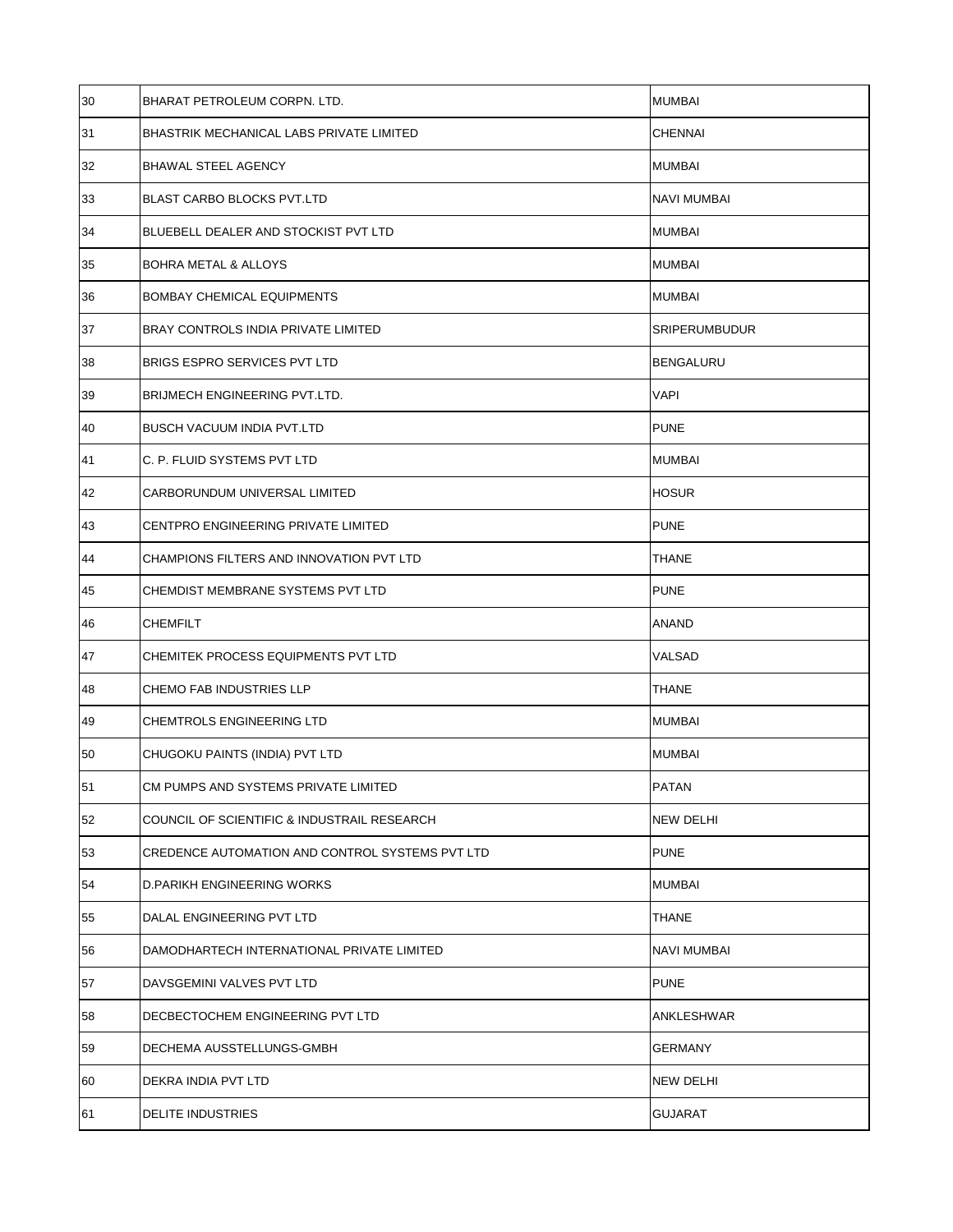| 62 | DELVAL FLOW CONTROLS PVT LTD                | <b>SATARA</b>         |
|----|---------------------------------------------|-----------------------|
| 63 | DENSO (WINN & COALES) LTD                   | <b>UK</b>             |
| 64 | DESMI INDIA PRIVATE LIMITED                 | <b>HYDERABAD</b>      |
| 65 | DHV FITTING PVT LTD                         | <b>MUMBAI</b>         |
| 66 | DINESH PLASTIC PRODCTS                      | <b>NAVSARI</b>        |
| 67 | DINSHAW FILTRATION SYSTEMS PVT LTD          | <b>MUMBAI</b>         |
| 68 | DIP FLON ENGINEERING & CO.                  | AHMEDABAD             |
| 69 | DIVINE TUBES PVT LTD                        | <b>GUJARAT</b>        |
| 70 | DIYANI ENGINEERING                          | <b>GUJARAT</b>        |
| 71 | DMN INDIA PRIVATE LIMITED                   | <b>CHENNAI</b>        |
| 72 | DRYING SYSTEM (I) PVT.LTD.                  | <b>MUMBAI</b>         |
| 73 | DTECH PRODUCTS PRIVATE LIMITED              | VADODARA              |
| 74 | DUFLON INDUSTRIES PVT.LTD                   | <b>MAHAD</b>          |
| 75 | DUPLEX STEEL & ENGINEERING COMPANY          | <b>MUMBAI</b>         |
| 76 | DYNAMIC FORGE & FITTINGS (1) PVT.LTD        | <b>MUMBAI</b>         |
| 77 | DYNEMIX INDIA ENGG. PRIVATE LIMITED         | AHMEDABAD             |
| 78 | ECOF INDUSTRIES PVT LTD                     | <b>CHENNAI</b>        |
| 79 | ECONOMY PROCESS SOLUTIONS PRIVATE LIMITED   | <b>MUMBAI</b>         |
| 80 | EDWARDS INDIA PVT LTD                       | <b>PUNE</b>           |
| 81 | EKATO INDIA PVT.LTD                         | <b>NAVI MUMBAI</b>    |
| 82 | ELLIOT EBARA SINGAPORE PTE LTD              | SINGAPORE             |
| 83 | <b>ENTECH ENGINEERS</b>                     | VADODARA              |
| 84 | ESFRO SOLUTIONS PRIVATE LIMITED             | <b>THANE</b>          |
| 85 | EUROMAX INTERNATIONAL                       | NEW DELHI             |
| 86 | <b>FABTECH PROJECTS &amp; ENGINEERS LTD</b> | <b>PUNE</b>           |
| 87 | FENIX PROCESS TECHNOLOGIES PVT LTD          | <b>PUNE</b>           |
| 88 | FIBRO GRATS PVT LTD                         | <b>MADHYA PRADESH</b> |
| 89 | <b>FILTROMIX EQUIPMENTS LLP</b>             | <b>MUMBAI</b>         |
| 90 | <b>FLAME TECH ENGINEERS</b>                 | <b>MUMBAI</b>         |
| 91 | <b>FLOWDYNE ENTERPRISES</b>                 | <b>MUMBAI</b>         |
| 92 | FLOWSERVE INDIA CONTROLS PVT LTD            | <b>COIMBUTORE</b>     |
| 93 | <b>FLUIDYN</b>                              | <b>FRANCE</b>         |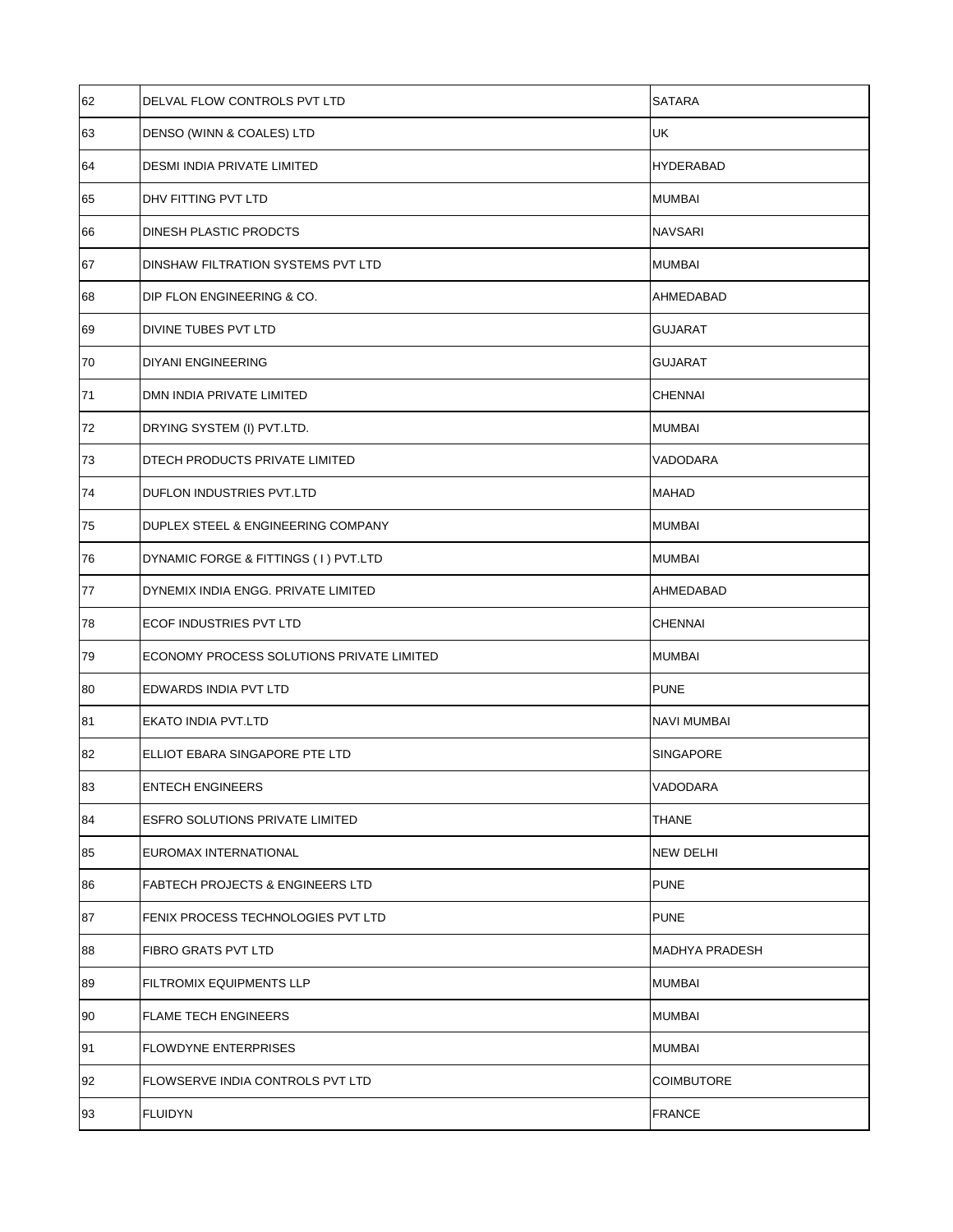| 94  | FLUIDYNE ENGINEERS INDIA PVT LTD                    | <b>MYSURU</b>      |
|-----|-----------------------------------------------------|--------------------|
| 95  | FLUOROLINED EQUIPMENT PRIVATE LIMITED               | VALSAD             |
| 96  | FUNKE HEATEX ENGINEERING INDIA P. LTD.              | <b>SURAT</b>       |
| 97  | <b>G E POWER SYSTEMS INDIA PVT LTD</b>              | <b>NOIDA</b>       |
| 98  | G M FLOWLINES PVT. LTD.                             | <b>RAJKOT</b>      |
| 99  | <b>G.M.ENGINEERING PVT.LTD</b>                      | <b>RAJKOT</b>      |
| 100 | <b>GAIL INDIA LTD</b>                               | <b>NEW DELHI</b>   |
| 101 | <b>GALAXY SIVTEK PVT.LTD</b>                        | VADODARA           |
| 102 | <b>GARLOCK INDIA PRIVATE LIMITED</b>                | <b>PUNE</b>        |
| 103 | <b>GARUDA PUMPS PRIVATE LIMITED</b>                 | <b>GUJARAT</b>     |
| 104 | <b>GLASS TEF ENGINEERING</b>                        | ANKLESHWAR         |
| 105 | GLOBE STAR ENGINEERS (INDIA) PVT.LTD.               | AHMEDABAD          |
| 106 | <b>GMM PFAUDLER LTD</b>                             | <b>ANAND</b>       |
| 107 | <b>GODREJ INDUSTRIES LTD</b>                        | MUMBAI             |
| 108 | GOEL SCIENTIFIC GLASS WORKS LTD                     | <b>GUJARAT</b>     |
| 109 | <b>GOODRICH GASKET PVT.LTD</b>                      | <b>CHENNAI</b>     |
| 110 | <b>GRAPHITE TECHNOLOGY</b>                          | <b>MUMBAI</b>      |
| 111 | <b>GRAUER &amp; WEIL (INDIA) LIMITED</b>            | <b>MUMBAI</b>      |
| 112 | <b>GRINDWELL NORTON LIMITED</b>                     | <b>PANCHMAHALS</b> |
| 113 | GRUNDFOS PUMPS INDIA PVT.LTD.                       | <b>CHENNAI</b>     |
| 114 | <b>GSS ENGG PRIVATE LIMITED</b>                     | VASAI              |
| 115 | HEATEX INDUSTRIES LTD                               | <b>SURAT</b>       |
| 116 | HHV PUMPS PRIVATE LIMITED                           | <b>BANGALORE</b>   |
| 117 | HI-FAB ENGINEERS PVT. LTD.                          | <b>DABHEL</b>      |
| 118 | <b>HI-TECH APPLICATOR</b>                           | AHMEDABAD          |
| 119 | HORIZON POLYMER ENGINEERING PVT. LTD.               | <b>GUJARAT</b>     |
| 120 | HRS PROCESS SYSTEMS LTD                             | <b>PUNE</b>        |
| 121 | HSV ADITYA GLASS LINE PRIVATE LIMITED               | <b>ANAND</b>       |
| 122 | <b>HTC VALVES PRIVATE LIMITED</b>                   | VADODARA           |
| 123 | HUBER PROCESS CONTROL SYSTEMS INDIA PRIVATE LIMITED | <b>BANGALORE</b>   |
| 124 | <b>HYDRO PRESS INDUSTRIES</b>                       | <b>COIMBATORE</b>  |
| 125 | IBHA SYSTEMS PRIVATE LIMITED                        | <b>PUNE</b>        |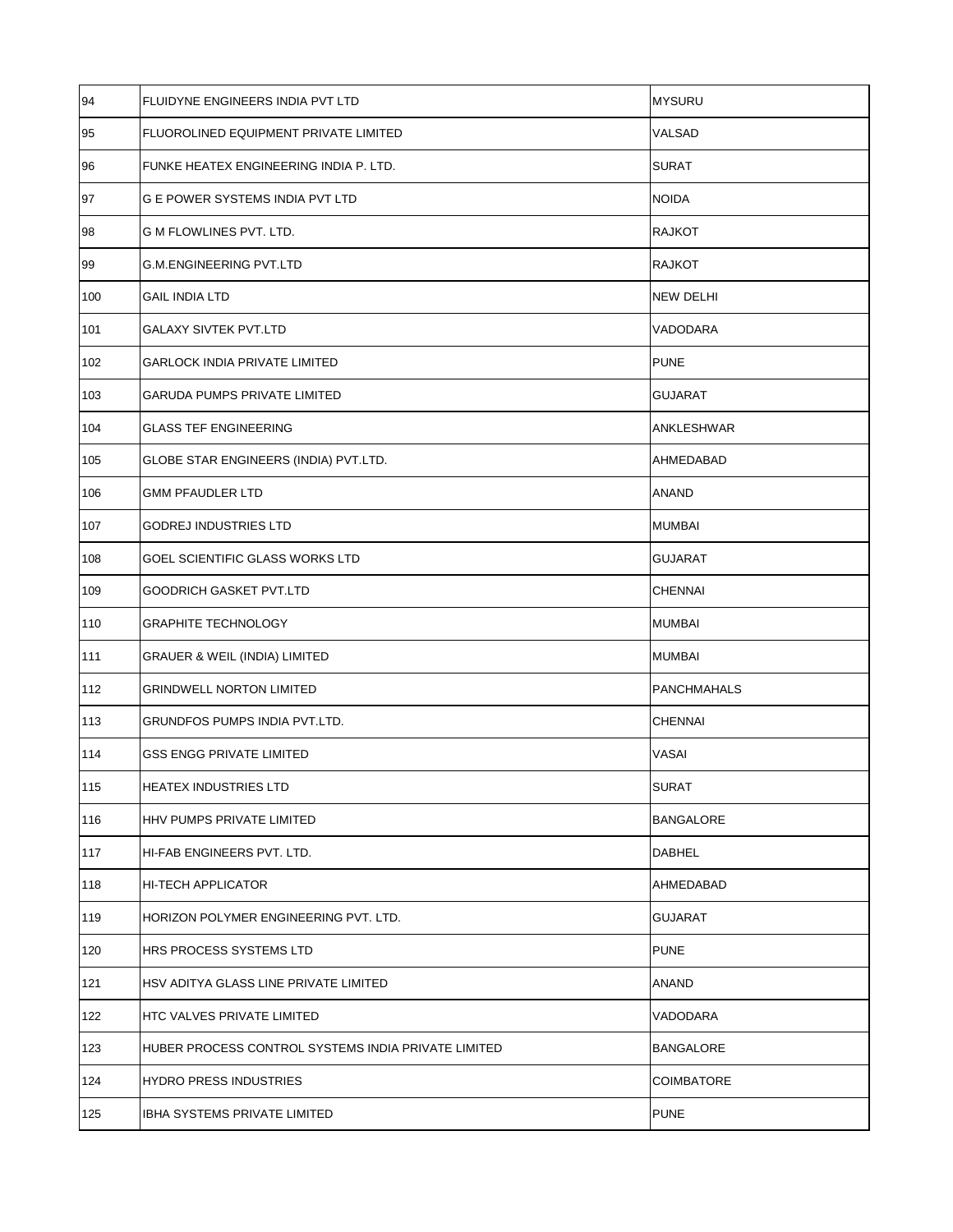| 126 | IMAGEGRAFIX SOFTWARE SOLUTIONS PRIVATE LIMITED                  | <b>CHENNAI</b>     |
|-----|-----------------------------------------------------------------|--------------------|
| 127 | INDIAN OIL R & D                                                | FARIDABAD          |
| 128 | INDUS CONTROL & AUTOMATION PVT. LTD                             | <b>BANGALORE</b>   |
| 129 | INFINITY PUMPS AND SYSTEMS PVT. LTD.                            | <b>GHAZIABAD</b>   |
| 130 | INNOVATIVE HEALTH CARE                                          | <b>BENGALURU</b>   |
| 131 | ION EXCHANGE (INDIA) LIMITED                                    | <b>MUMBAI</b>      |
| 132 | <b>IPCO PROCESS &amp; BELT TECHNOLOGY INDIA PRIVATE LIMITED</b> | <b>PUNE</b>        |
| 133 | <b>ISGEC TITAN METAL FABRICATORS PRIVATE LIMITED</b>            | YAMUNANAGAR        |
| 134 | ISOTEX CORPORATION PVT. LTD.                                    | AHMEDABAD          |
| 135 | <b>ITALVACUUM SRL</b>                                           | <b>MUMBAI</b>      |
| 136 | J D CONTROL                                                     | <b>MUMBAI</b>      |
| 137 | JAINEX STEEL & METAL                                            | <b>MUMBAI</b>      |
| 138 | JAY AMBE ENGINEERING CO (JEC)                                   | AHMEDABAD          |
| 139 | JEE PUMPS (GUJARAT) PVT. LTD.                                   | <b>GUJARAT</b>     |
| 140 | JET VACUUM SYSTEMS PVT LTD.                                     | VADODARA           |
| 141 | JETSPRAY INNOVATIONS PRIVATE LIMITED                            | <b>NAVI MUMBAI</b> |
| 142 | JINDAL STAINLESS LIMITED                                        | <b>NEW DELHI</b>   |
| 143 | JR FIBREGLASS INDUSTIRES PVT LTD                                | <b>MUMBAI</b>      |
| 144 | <b>JSC PROTON</b>                                               | <b>RUSSIA</b>      |
| 145 | KAISER PROCESS AND BELT TECHNOLOGY GMBH                         | <b>GERMANY</b>     |
| 146 | <b>KATALIZATOR JSC</b>                                          | <b>RUSSIA</b>      |
| 147 | KAUSTUBHA UDYOG                                                 | <b>PUNE</b>        |
| 148 | KELLOGG BROWN & ROOT ENGINEERING & CONSTRUCTION INDIA PVT LTD   | <b>GURUGRAM</b>    |
| 149 | KETAV CONSULTANT                                                | GANDHINAGAR        |
| 150 | <b>KEVIN TECHNOLOGIES PVT LTD</b>                               | AHMEDABAD          |
| 151 | KHOSLA PROFIL PVT LTD                                           | <b>MUMBAI</b>      |
| 152 | KILBURN ENGINEERING LTD                                         | <b>KALYAN</b>      |
| 153 | KINAM ENGINEERING INDUSTRIES                                    | <b>MUMBAI</b>      |
| 154 | KLAUS UNION ENGINEERING INDIA PVT LTD                           | <b>PUNE</b>        |
| 155 | KRISHNAVENI CARBON PRODUCTS PVT LTD                             | <b>COIMBATORE</b>  |
| 156 | <b>KSB LIMITED</b>                                              | <b>PUNE</b>        |
| 157 | LANGOO ENGINEERING SOLUTIONS PVT.LTD                            | NEW DELHI          |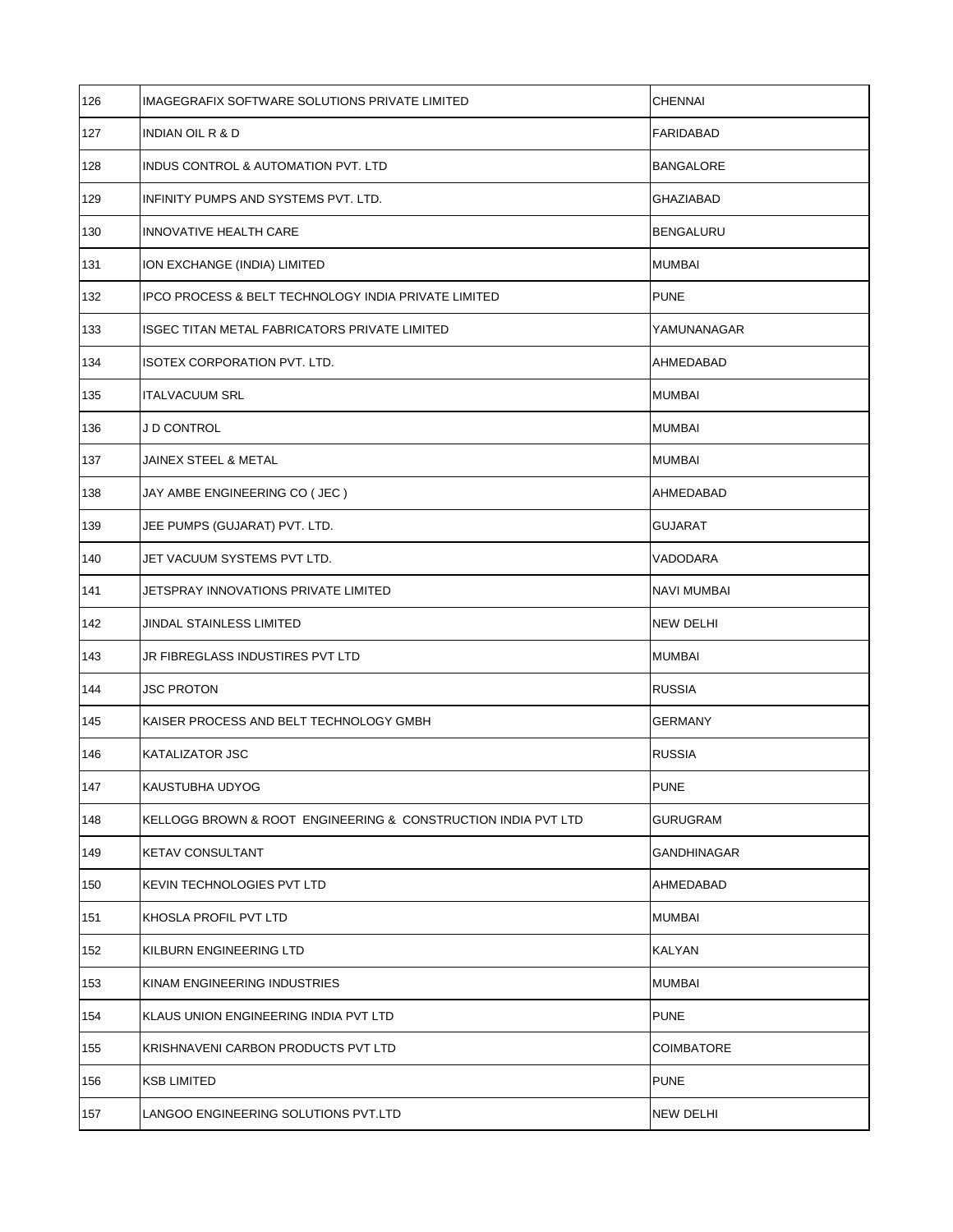| 158 | LARSEN & TOUBRO LTD                            | <b>MUMBAI</b>      |
|-----|------------------------------------------------|--------------------|
| 159 | LEAKLESS INDIA ENGINEERING                     | <b>MUMBAI</b>      |
| 160 | <b>LECHLER INDIA PRIVATE LIMITED</b>           | <b>THANE</b>       |
| 161 | LEISTER TECHNOLOGIES INDIA PVT LTD             | <b>CHENNAI</b>     |
| 162 | LOMBARDYNE INDUSTRIES                          | <b>PUNE</b>        |
| 163 | <b>MACKWELL PUMPS &amp; CONTROLS</b>           |                    |
| 164 | MAHAVAS PRECISION CONTROL PVT LTD              | <b>PUNE</b>        |
| 165 | <b>MARUTI INDUSTRIES</b>                       | AHMEDABAD          |
| 166 | MASCOT SYSTEMS PVT. LTD                        | <b>NAVI MUMBAI</b> |
| 167 | MAXIMA BOILERS PRIVATE LTD.                    | <b>MUMBAI</b>      |
| 168 | <b>MAXIMA STEAM WORKS LLP</b>                  | <b>MUMBAI</b>      |
| 169 | METAL PLANTS (INDIA) PVT LTD                   | AMBERNATH          |
| 170 | METTLER - TOLEDO INDIA PVT LTD.                | <b>MUMBAI</b>      |
| 171 | MEVADA ENGINEERING WORKS PVT.LTD.              | <b>MUMBAI</b>      |
| 172 | <b>MICRO PNEUMATICS PVT.LTD</b>                | <b>MUMBAI</b>      |
| 173 | <b>MOJJ ENGINEERING SYSTEMS LTD</b>            | <b>PUNE</b>        |
| 174 | MOKSHI INDUSTRIES PVT LTD,                     | <b>MUMBAI</b>      |
| 175 | <b>MOONLIGHT TUBE INDUSTRIES</b>               | <b>UMBERGAON</b>   |
| 176 | <b>MVITO INDUSTRIES PRIVATE LIMITED</b>        | <b>RAJKOT</b>      |
| 177 | NAV MAHARASHTRA ENGINEERING SYNDICATE          | <b>NAVI MUMBAI</b> |
| 178 | NIRMAL INDUSTRIAL CONTROLS PVT.LTD             | <b>MUMBAI</b>      |
| 179 | NORD DRIVESYSTEMS PVT LTD                      | <b>PUNE</b>        |
| 180 | NOV INDIA PRIVATE LIMITED                      | <b>NAVI MUMBAI</b> |
| 181 | NOVOZYMES SOUTH ASIA PVT LTD                   | <b>BENGALURU</b>   |
| 182 | NSF SAFETY AND CERTIFICATIONS INDIA PVT LTD.   | <b>GURUGRAM</b>    |
| 183 | NUBERG ENGINEERING LIMITED                     | <b>NOIDA</b>       |
| 184 | OIL AND NATURAL GAS CORPORATION                | <b>NEW DELHI</b>   |
| 185 | ONUS EQUIPMENTS PRIVATE LIMITED                | <b>NAVI MUMBAI</b> |
| 186 | ORDINEM ENGITECH (INDIA) PVT LTD.              | ANKLESHWAR         |
| 187 | OSTECH FLUID TECHNOLOGIES                      | <b>PUNE</b>        |
| 188 | OUTOKUMPU INDIA PRIVATE LIMITED                | <b>MUMBAI</b>      |
| 189 | PADMINI INNOVATIVE MARKETING SOLUTIONS PVT LTD | <b>MUMBAI</b>      |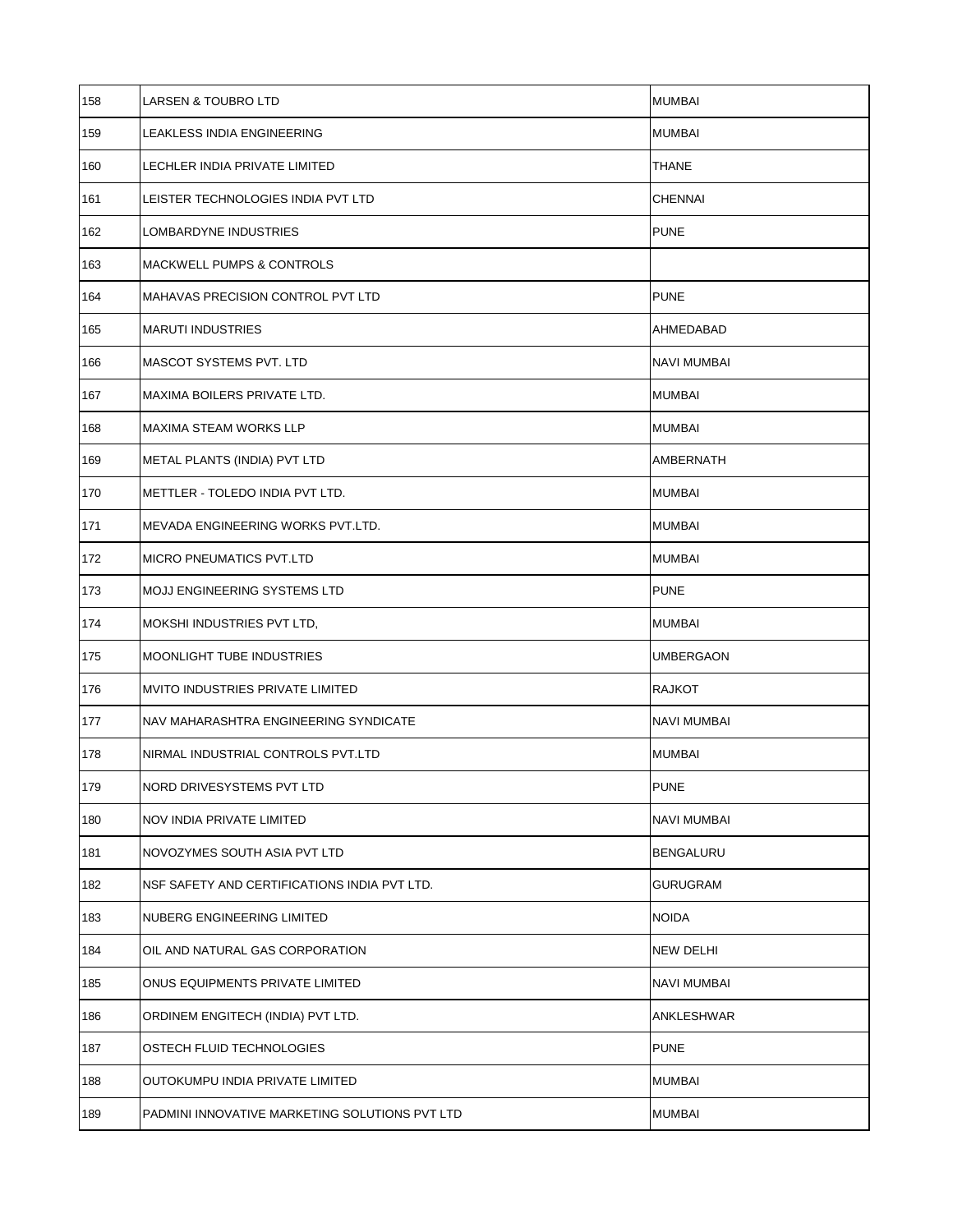| 190 | PARTH VALVES AND HOSES LLP                         | <b>PUNE</b>        |
|-----|----------------------------------------------------|--------------------|
| 191 | PEARSON DRUMS AND BARRELS PVT LTD                  | <b>NAVI MUMBAI</b> |
| 192 | PGE INDUSTRIES PRIVATE LIMITED                     | <b>MUMBAI</b>      |
| 193 | PHOENIX CONTACT (India) Pvt. Ltd.                  | <b>NEW DELHI</b>   |
| 194 | PIP ( PAYAL INDUSTRIAL PARK)                       | <b>GUJARAT</b>     |
| 195 | POOJA ENGINEERING COMPANY                          | <b>MUMBAI</b>      |
| 196 | POWER BUILD PVT LTD                                | <b>GUJARAT</b>     |
| 197 | PPI SYSTEMS                                        | AHMEDABAD          |
| 198 | PRAJ INDUSTRIES LTD                                | <b>PUNE</b>        |
| 199 | PRECISION EQUIPMENTS (CHENNAI) PVT LTD             | <b>CHENNAI</b>     |
| 200 | PREMIUM TRANSMISSION PVT LTD                       | <b>PUNE</b>        |
| 201 | PRIMA EQUIPMENT                                    | VADODARA           |
| 202 | PRINCE PIPES & FITTINGS PVT LTD                    | <b>MUMBAI</b>      |
| 203 | PROCHEM TURNKEY PROJECTS PVT. LTD.                 | <b>PUNE</b>        |
| 204 | PROMPT CONSULTANTS                                 | <b>PUNE</b>        |
| 205 | PUMPSQUARE SYSTEMS LLP                             | <b>ANAND</b>       |
| 206 | QVC CHEMICAL EQUIPMENTS                            | VALSAD             |
| 207 | RAJ PROCESS EQUIPMENTS & SYSTEMS PVT LTD           | <b>PUNE</b>        |
| 208 | RASCHIG PMC INDIA PRIVATE LIMITED                  | <b>MUMBAI</b>      |
| 209 | RAVEL HITEKS PVT LTD                               | <b>CHENNAI</b>     |
| 210 | REMI EDELSTAHL TUBULARS LTD.                       | <b>MUMBAI</b>      |
| 211 | REMI PROCESS PLANT AND MACHINERY LTD               | <b>MUMBAI</b>      |
| 212 | REN JETTING SYSTEMS LLP                            | AHMEDABAD          |
| 213 | RESISTOTECH INDUSTRIES PVT. LTD.                   | <b>NASIK</b>       |
| 214 | RIECO INDUSTRIES LTD                               | <b>PUNE</b>        |
| 215 | ROLLIFLEX CABLES PVT. LTD.                         | <b>VALSAD</b>      |
| 216 | ROTECH FLUID HANDLING EQUIPMENT PVT LTD            | VADODARA           |
| 217 | ROTEX MANUFACTURERS AND ENGINEERS PVT LTD          | <b>MUMBAI</b>      |
| 218 | ROTO PUMPS PVT.LTD                                 | <b>NOIDA</b>       |
| 219 | ROTOTECH ENGINEERING SYSTEMS                       | AHMEDABAD          |
| 220 | ROXUL ROCKWOOL TECHNICAL INSULATION INDIA PVT. LTD | <b>MUMBAI</b>      |
| 221 | RUFOUZ HITEK ENGINEERS PVT.LTD                     | <b>MUMBAI</b>      |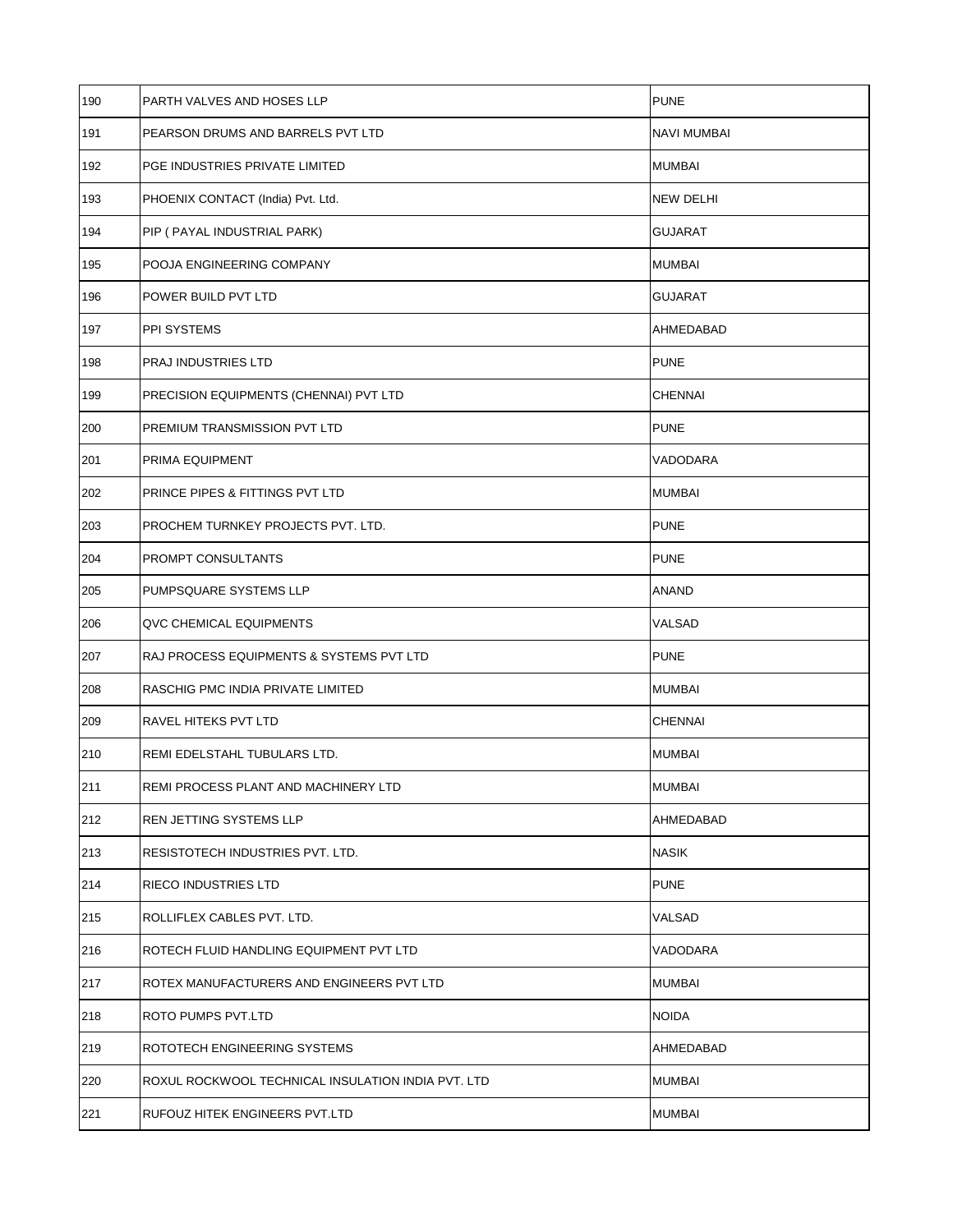| 222 | RYTEM PERFORMANCE POLYMERS                                             | <b>THANE</b>       |
|-----|------------------------------------------------------------------------|--------------------|
| 223 | <b>SPENGINEERS</b>                                                     | GUJARAT            |
| 224 | S. H. ENGITECH PRIVATE LIMITED                                         | <b>VAPI</b>        |
| 225 | SACHIN INDUSTRIES LTD                                                  | AHMEDABAD          |
| 226 | SAHAJANAND VALVES PVT. LTD                                             | <b>GUJARAT</b>     |
| 227 | SAKA ENGINEERING SYSTEMS PVT. LTD.                                     | <b>PUNE</b>        |
| 228 | SAMSON CONTROLS PVT.LTD                                                | <b>PUNE</b>        |
| 229 | SANDVIK MATERIALS TECHNOLOGY INDIA PVT LTD.                            | <b>PUNE</b>        |
| 230 | SANGIR PLASTICS PVT LTD                                                | VALSAD             |
| 231 | SANKEY CONTROLS PVT. LTD.                                              | <b>PUNE</b>        |
| 232 | SAP FILTER PVT.LTD                                                     | VASAI              |
| 233 | SAWANT PROCESS SOLUTIONS PRIVATE LIMITED                               | <b>MUMBAI</b>      |
| 234 | SCIENTIFIC RESEARCH INSTRUMENTS COMPANY PVT. LTD.                      | <b>BENGALURU</b>   |
| 235 | <b>SCODA TUBES LIMITED</b>                                             | KADI               |
| 236 | SDTORK CONTROLS PVT.LTD                                                | <b>PUNE</b>        |
| 237 | SHALCO INDUSTRIES PVT. LTD.                                            | <b>MUMBAI</b>      |
| 238 | SHUBHLAXMI METALS AND TUBES PRIVATE LIMITED                            | UMBERGAON          |
| 239 | SIMONA INDIA PVT LTD                                                   | <b>THANE</b>       |
| 240 | SINGHSONS REFRIGERATION                                                | <b>MUMBAI</b>      |
| 241 | SKY PERFORMANCE LININGS AND COATINGS                                   | <b>ANKLESHWAR</b>  |
| 242 | SKY TECH & CLEANING SYSTEMS PVT LTD                                    | <b>NAVI MUMBAI</b> |
| 243 | SPARKTECH                                                              | <b>MUMBAI</b>      |
| 244 | SS FILTERS PVT. LTD.                                                   | <b>NAVI MUMBAI</b> |
| 245 | SS TECHNO LIMITED                                                      | <b>PUNE</b>        |
| 246 | STALWART INTERNATIONALPRIVATE LIMITED                                  | <b>MUMBAI</b>      |
| 247 | STAUBLI TEC SYSTEMS INDIA PVT LTD                                      | <b>MUMBAI</b>      |
| 248 | STEAMLINE INDUSTRIES LTD MARKETED BY GMT PIPES & TUBES PRIVATE LIMITED | <b>GUJARAT</b>     |
| 249 | SUDE ENGINEERING CORPORATION                                           | <b>PUNE</b>        |
| 250 | SUKHRAS MACHINES PVT.LTD                                               | <b>MUMBAI</b>      |
| 251 | SUN MARK STAINLESS PVT LTD                                             | KADI               |
| 252 | SUNCITY SHEETS PVT LTD                                                 | <b>JODHPUR</b>     |
| 253 | SUNRISE PROCESS EQUIPMENTS PVT. LTD.                                   | <b>MUMBAI</b>      |